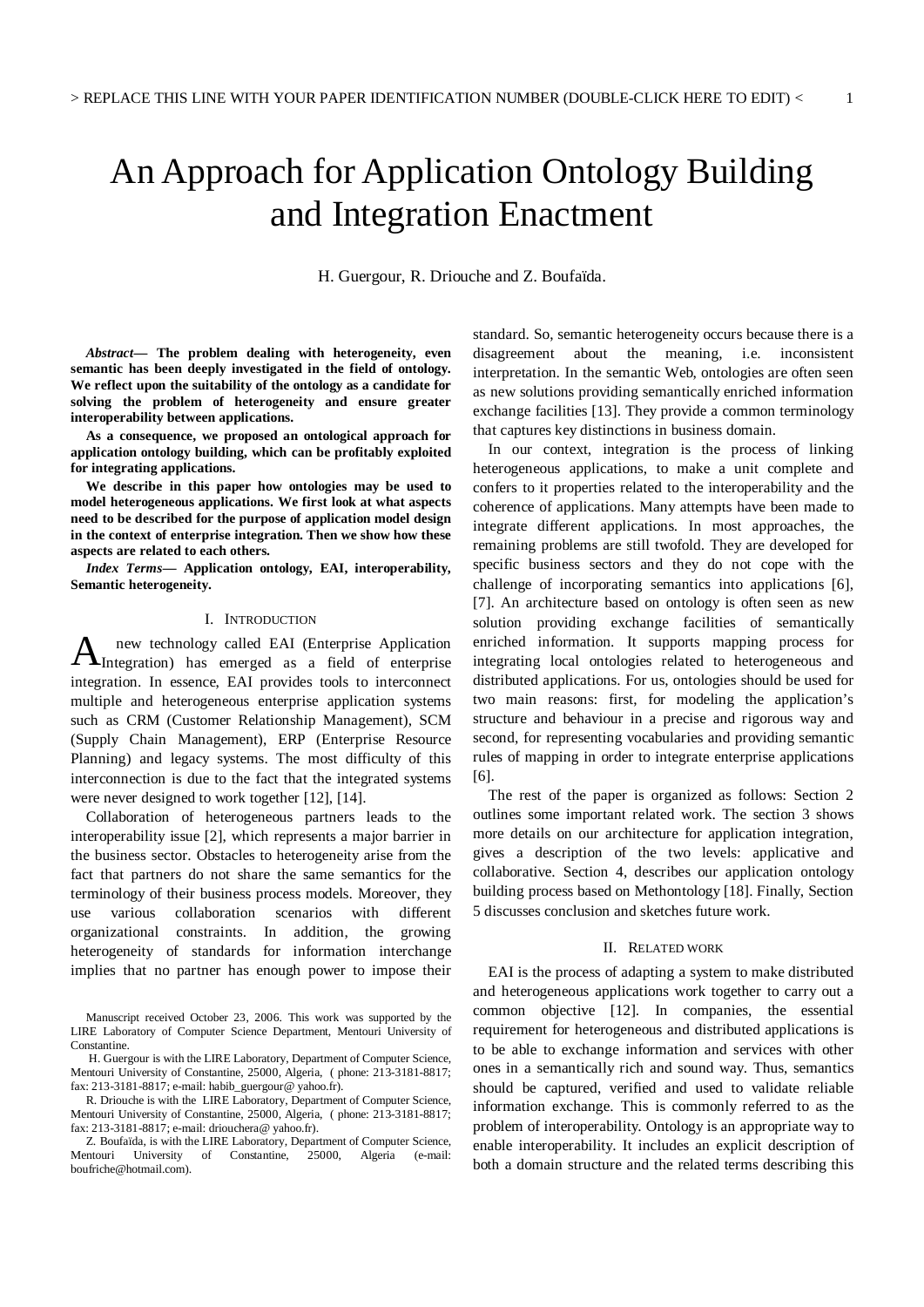domain. It allows applications to agree on the terms, they use when communicating.

However, an EAI model provides the language used to specify an explicit definition of an enterprise. It must have the expressiveness to capture the sets of applications, its activities that they perform and the resources required by these activities. One of the basic concepts, which enable us to capture the integration, is the structure, the behaviour and the domain of the application.

The focus of this paper is on the application ontology building process based on Methontology [18].

A range of methods and techniques have been reported in the literature regarding ontology building methodologies [15]. Mike Uschold's methodology [16], Michael Grüninger and Mark Fox's methodology [17] and Methontology [18] are the most representative. Grüninger methodology is only limited to ontologies using first-order-logic languages. Uschold's and Methontology have a common that they start from the identification of the ontology purpose and the need for domain knowledge acquisition. Uschold proposes a codification of knowledge in a formal language. In Methontology, a set of intermediate representations independent of the formal language to be used is expressed. Thus, Methontology enables experts and ontology designers who are unfamiliar with implementation environments to build ontologies from scratch.

For the ontology evaluation, Ushold's methodology includes this activity but does not state how to carry it out. Grüninger and Fox propose the identifying a set of competency questions. Evaluation in Methontology occurs throughout the ontology development.

 For our purpose, we have chosen the Methontology for the application ontology building. It enables the construction of ontologies at the knowledge level. It includes the identification of the ontology development process, a life cycle based on evolving prototypes and particular techniques to carry out each activity.

#### III. INTEGRATION ARCHITECTURE

In the system, we identify several types of legacy, client/server and Web applications, developed using different programming languages. They work on different operating system platforms and use various format for the exchange of data. By using application ontologies, we enhance communication between applications, for the benefit of integration. Hence, ontologies serve as stable basis for understanding the requirements for the user applications [10].





The integration system we propose aims at offering a support for integrating heterogeneous and distributed applications, accessing multiple ontologies (Fig.1). It provides a communication framework as a central service. It permits an appropriate exchange of information between applications ontologies and generates the global one. The introduced framework tries to enhance the ontology mapping, which enables the reuse of mapping information for managing heterogeneity. The integration process is based on the semantic bridges to indicate the semantic equivalence of ontology entities for assembling them. These applications are linked seamlessly to partners, vendors and suppliers through a common interface.

Furthermore, we give an overview about the two-level approach for application integration, the applicative level and the collaborative one:

- Applicative level consists of heterogeneous and distributed applications. Each application has its own local ontology. Our important direction is the development of a communication framework for ontology mapping. In our architecture, we aim to overcome the gap between local ontologies application, according to the semantic relations. A special component, named mapper, is invoked to perform its tasks for building the global ontology. The latter can be seen as enterprise ontology and permits the resolution of semantic conflicts in both concepts and attributes [10].

- Collaborative level takes place in the business process collaboration with partners. Each company has a mobile agent that is responsible for requesting and providing the services and the negotiation for selecting the best partner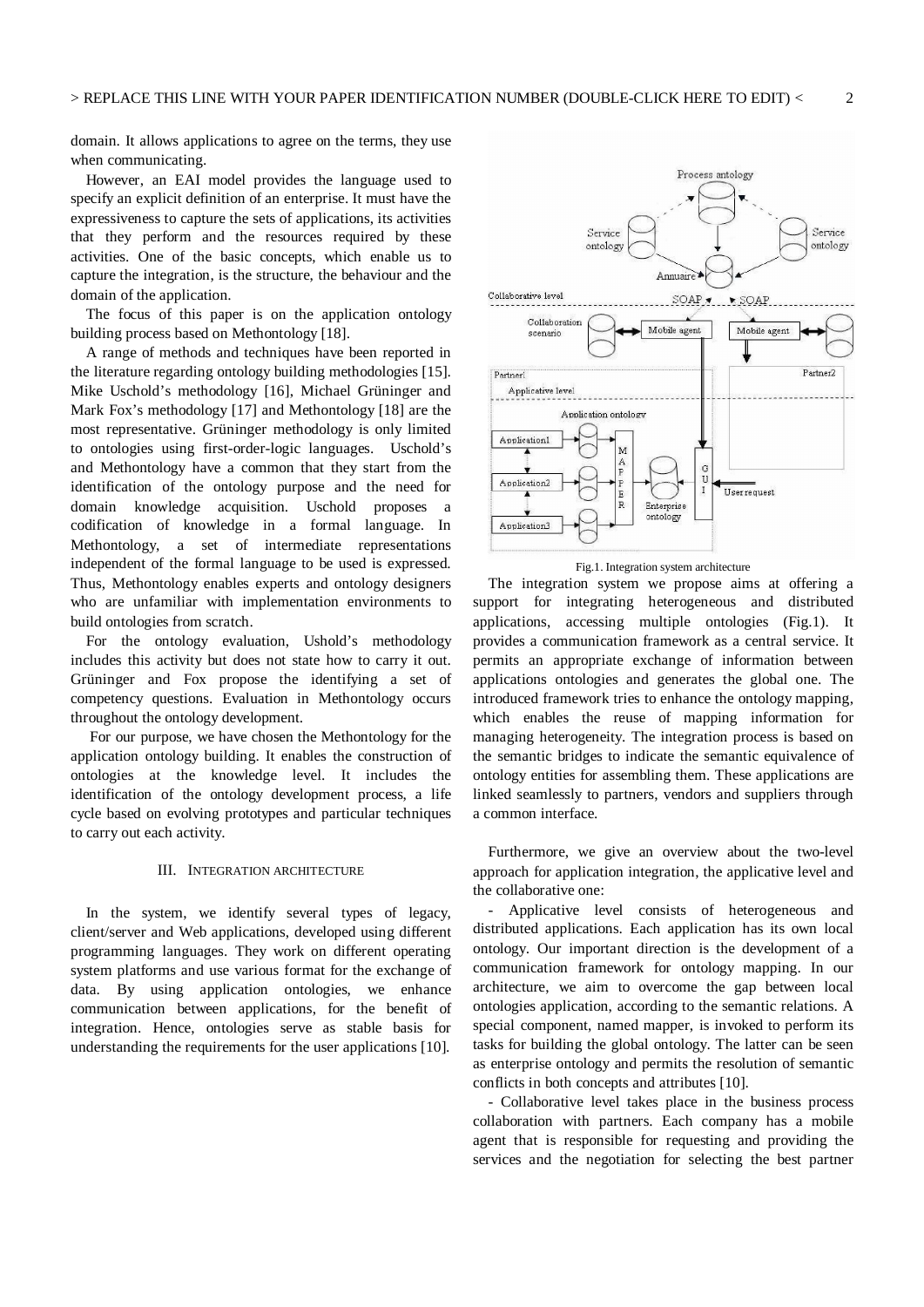basing itself on criteria (e.g., price limits, product configurations or delivery deadlines). It uses the collaboration scenario for achieving business process. The mobile agent permits to perform the integration tasks according to process ontology and using optimized itinerary. The latter improves the quality of the system and reduces the response time. The EbXML [20] extended scenario is based on the integration of agent paradigm to guarantee a saving of search time, to negotiate business parameters and to offer a great performance especially in the presence of the characteristic of mobility which solves problems related to the networks while decreasing consumption in resources networks [22].

#### IV. BUILDING APPLICATION ONTOLOGY

In this section, we will build an application ontology which concerns EAI domain. For this purpose, the ontology consists of a classification of relevant characteristics of applications. We have some pertinent information about the application, such as application-behaviour, application-domain, application-structure …etc. These concepts are inspired from EAI domain [10], [12], Web services [4], [21] and middleware technologies [1]. Let us start the building of application ontology using Methontology [18], we have affected two modifications there, the first on the specification phase and the second on the conceptualization one.

To determine the purpose of ontology, we follow the specification phase describes in [19]. In this work, an RDF document is created to describe ontology to be built through its objective, its developers, its creation date, its scope, etc....

In the conceptualization phase, we fused the step of construction of concepts classification trees with the step of construction of a relations binary diagram in order to show all ontology concepts in single diagram and to have a clear understandable view of all ontology concepts.

#### *A. Specification*

We suggest starting the development of ontology, the definition of its domain and its scope. Thus, we need to answer at some fundamental questions:

- Which domain will cover ontology?
- In which purpose ontology will be used?

Ontology that we come to build concerns the domain of the enterprise application integration, we want to specify well the concepts relating to this domain and relations between them. These concepts must describe various types of applications, their models, their structures and the domain to which applications belong.

We summarize this phase in RDF document presented in figure 2.

# <rdf:RDF>

```
…
<rdf: Description about=" URI of ontology" >
<Domain> Enterprise Application Integration </Domain >
<Date> September 30, 2006 </ Date >
<Developed-by>
  <rdf:Sequence>
      <rdf:_1 H. Guergour, LIRE laboratory University of Mentouri >
      <rdf:_2 R. Driouche, LIRE laboratory University of Mentouri>
      <rdf:_3 Z. Boufaïda, LIRE laboratory University of Mentouri >
  </rdf:Sequence>
</Developed -by>
  <Purpose> Ontology modeling the behavioral and structural properties of
  an application and properties of domain in which the application belongs.
 This ontology will facilitate the integration of different applications of the
 enterprise </ Purpose>
<Level_of_formality formel />
<Terms>
   <rdf:Sequence>
      <rdf:_1 Application> <rdf:_2 Application-Behavior>
       <rdf:_3 Application-Structure > <rdf:_4 Application-Domain >
       <rdf:_5 Activity><rdf:_6 Atomic-activity >
       <rdf:_7 Composite-activity ><rdf:_8 Sequence-activity >
      <rdf:_9 Split-activity > <rdf:_10 Choice-activity >
       <rdf:_11 Repeat-Until-activity > <rdf:_12 Application-model >
       <rdf:_13 Input > <rdf:_14 Parameter ><rdf:_15 Output >
       <rdf:_16 Precondition><rdf:_17 Effect >
      <rdf:_18 Computed-parameter> <rdf:_19 Computed-input >
       <rdf:_20 Computed-output ><rdf:_21 Computed-precondition >
      <rdf:_22 Computed-effect> <rdf:_23 IDL-description >
      \langle \text{erdf} \rangle 24 XDR-description > \langle \text{erdf} \rangle 25 WSDL-description >\leftarrowrdf: 26 Creator \leftarrowrdf: 27 Date \leftarrowrdf: 28 Interface-structure > <rdf:_29 Product > <rdf:_30 Method-structure >
       <rdf:_31 Transportation > <rdf:_32 Input-structure >
      \langle \text{rdf:}\_33 \text{ Output-structure} > \langle \text{rdf:}\_34 \text{ Level} > <rdf:_35 Domain-description > <rdf:_36 Functional- description >
       <rdf:_37 Non- Functional-description> …
   </rdf:Sequence>
</Terms>
<Sources>
   <rdf:Sequence>
    <rdf:_1 " An ontology for semantic middleware: extending DAML-S
        beyond Web services">
    <rdf:_2 "Enterprise Application Integration". Edition Addison-Wesley,
        Boston et al. 2003.>
    <rdf:_3 Semantic Web Service Tutorial >
    <rdf:_4 rdf:resource= " kmi.open.ac.uk/projects/dip/resources/hicss-
        39/HICSS06-slides.ppt ">
   </rdf:Sequence>
</Sources>
</rdf:description>
</rdf:RDF>
```
Fig.2 RDF-document specification for Application ontology

#### *B. Conceptualization*

After the acquisition of the majority of knowledge in the first phase, we must organize and structure them by using semi-formal or intermediate representations which is easy to understand and independent of any implementation language. This phase contains several steps which are: Build the glossary of terms; Build the binary-relations and concepts classification diagram; Build the concepts Dictionary; Build the relations-tables; Build the attributes-tables; Build the logical-axioms table; Build the instances-table.

*1) Build the glossary of terms:* This glossary contains the definition of all terms relating to the domain (concepts, instances, attributes, relations) which will be represented in the application ontology, for example, in our case the terms Activity and E-Commerce are concepts but Set-of and Has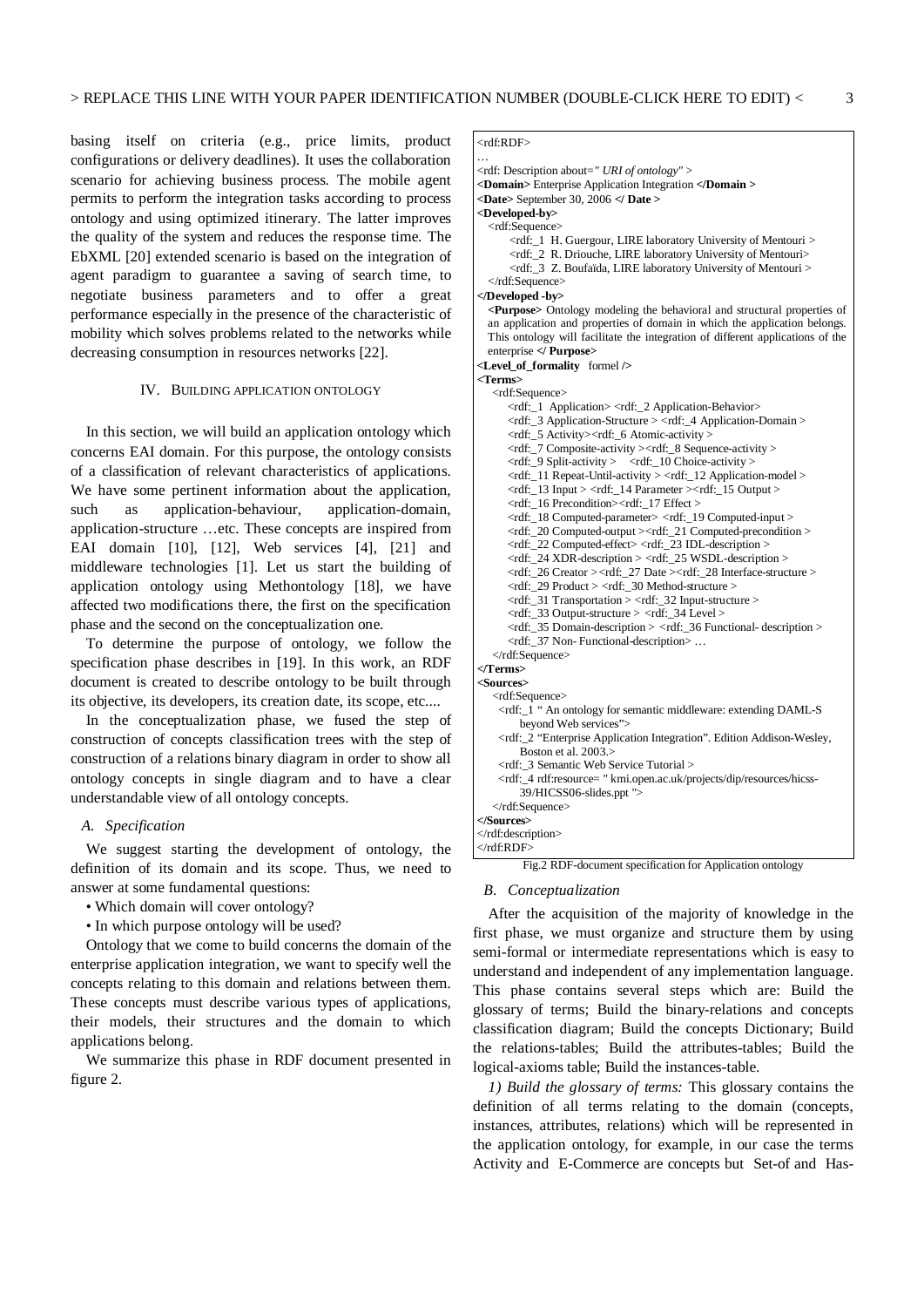precondition represent relations. The table 1 provides a detailed list of the various terms used in ontology.

TABLE I

|                        | TABLE OF TERMS GLOSSARY                                                                      |
|------------------------|----------------------------------------------------------------------------------------------|
| Term name              | Description                                                                                  |
| Application            | An entity, a program or a set of activities having a certain                                 |
|                        | behavior, a structure and a domain to which it belongs.                                      |
| Application-           | Sub-ontology modeling the behavioral properties of an                                        |
| Behavior               | application. Characterized by a set of activities and a                                      |
|                        | model of their execution.                                                                    |
| Application-           | Sub-ontology modeling the structural properties of an                                        |
| Structure              | application. It specifies the interface between the                                          |
|                        | application and the middleware.                                                              |
| Application-<br>Domain | Sub-ontology modeling the properties of the domain to                                        |
| Activity               | which the application belongs.<br>A function, a service, an entity or a work allowing to     |
|                        | achieve such a spot.                                                                         |
| Atomic-activity        | An activity which we cannot divide it into sub-activities.                                   |
| Composite-             | An activity which we can extract from other activities                                       |
| activity               |                                                                                              |
| Input                  | An argument or a data which must be affected to an                                           |
|                        | activity or program.                                                                         |
| Output                 | Represents the result of the execution of an activity.                                       |
| Precondition           | Represents the conditions necessary to execute an activity.                                  |
| <b>Effect</b>          | Represents effects produced after the execution of an                                        |
|                        | activity. An effect can prevent the execution of other                                       |
|                        | activities.                                                                                  |
| <b>IDL</b> -structure  | Affirms that the interfaces of an application are specified                                  |
|                        | by IDL language, i.e. the application is connected to<br>middleware CORBA.                   |
| WSDL-                  | Affirms that the interfaces of an application are specified by                               |
| Structure              | WSDL language, i.e. application represents a Web Service.                                    |
| Functional-            | This term allows to determine in which domain the                                            |
| description            | activity or the application belongs.                                                         |
| Non-functional-        | This term allows to determine in which domain the                                            |
| description            |                                                                                              |
|                        | parameter belongs.                                                                           |
| ()                     | $\left( \ldots \right)$                                                                      |
| Provides               | Affirms that any application must have a certain                                             |
|                        | behavior.                                                                                    |
| Has-domain             | Affirms that any application must belong to a certain domain                                 |
| Has-structure          | Affirms that any application must be connected to a                                          |
|                        | middleware.                                                                                  |
| Has-input              | Indicates that an activity must have input data.                                             |
| Has-output             | Indicates that an activity must present results.                                             |
| Description-type       | Indicates that the domain can have functional description                                    |
|                        | and non functional description.                                                              |
|                        | Exp. Travel-service is a functional description<br>Person is non functional description      |
|                        | Affirms that the method name in interface of a                                               |
| Maps-Method            | middleware must correspond to an activity.                                                   |
| Refers-to<br>1         | Indicates that the functional description of term refers to                                  |
|                        | an activity.                                                                                 |
|                        | Exp. Name_Instance1 is an instance of Hotel-reserv.                                          |
|                        | Name_Activity1 is an instance of Activity.                                                   |
|                        | Name_instance1 refers to Name_activity1. Thus                                                |
|                        | Name_activity1 is an activity of Hotel reservation.                                          |
|                        | (Hotel-reserv sub-class of Functional-description)                                           |
| Refers-to<br>2         | Indicates that the non functional description of term                                        |
|                        | refers to a parameter.                                                                       |
|                        | Exp. Name_Instance1 is an instance of Hotel.<br>Name_Parameter1 is an instance of Parameter. |
|                        | Name instance1 refers to Name Parameter1. Thus                                               |
|                        | Name_Parameter is a parameter of Hotel.                                                      |
|                        | (Hotel sub-class of non-functional-description)                                              |
| $(\ldots)$             | ()                                                                                           |
| Name                   | Indicates the application name of an activity                                                |
| Type                   | Indicates the type of the parameter.                                                         |
| Code<br>$(\ldots)$     | Represents the product code.<br>$\left( \ldots \right)$                                      |

The hierarchy of concepts classification shows the organization of the ontology concepts in a hierarchical order which expresses the relations sub-class – super-class.

We use the relation "Sub-Class-Of» between the classes to define their classification. C1 class is sub-class of C2 class if any instance of C1 class is an instance of C2 class. We follow a development process from top to bottom. We start with a definition of the general concepts of domain and then continue by the specialization of concepts. For example, we can start by creating classes for the general concepts: Application, Application-behavior, Application-structure, Application-domain, Application-Model, Domain-Description, Application-Model, Parameter, Computed-Parameter, Application-Structure, Application-Structure, Output-Structure, Date, Interface-Structure, Product, Method-Structure, Transportation, Input-Structure, Level and Creator.

*2) Build the binary-relations and concepts classification diagram:* In this phase, we will build our diagram in two principal steps; initially, we determine the organization of concepts, then we will connect the concepts by relations so necessary.

We represent the binary relations between classes by a diagram. In this diagram the classes are represented by rectangles and the relations by arrows (domain towards Codomain) labeled by the name of the relation. We enrich this diagram by adding dotted arrows (sub-class towards class) to illustrate the organization between concepts

Figure 3 represents binary-relations and concepts classification diagram.

We are always in the conceptualization phase, for each tree of concepts classification obtained in the previous step; we build the following intermediate representations: concepts Dictionary, relations-tables, attributes-tables, logical-axioms table, instances-tables.

*3) Build the concepts Dictionary:* In this step, we will accord a semi-formal description of concepts which were presented in the classes hierarchy, this process corresponds to the creation of concepts dictionary accorded to Methontology. In this dictionary, we define for each concept: instances, attributes, relations which the source is this concept, synonyms and acronyms of this concept;

The table 2 represents a concepts dictionary for the domain « Application ».

*4) Build the relations-tables:* The binary relations are represented in the form of properties which attach a concept to another. For each relation whose source is in the tree of concepts classification, we define: its name, the name of the source concept, the name of the target concept, cardinality and the name of the inverse relation; For example, the table 3 represents a relations table for the domain « Application ».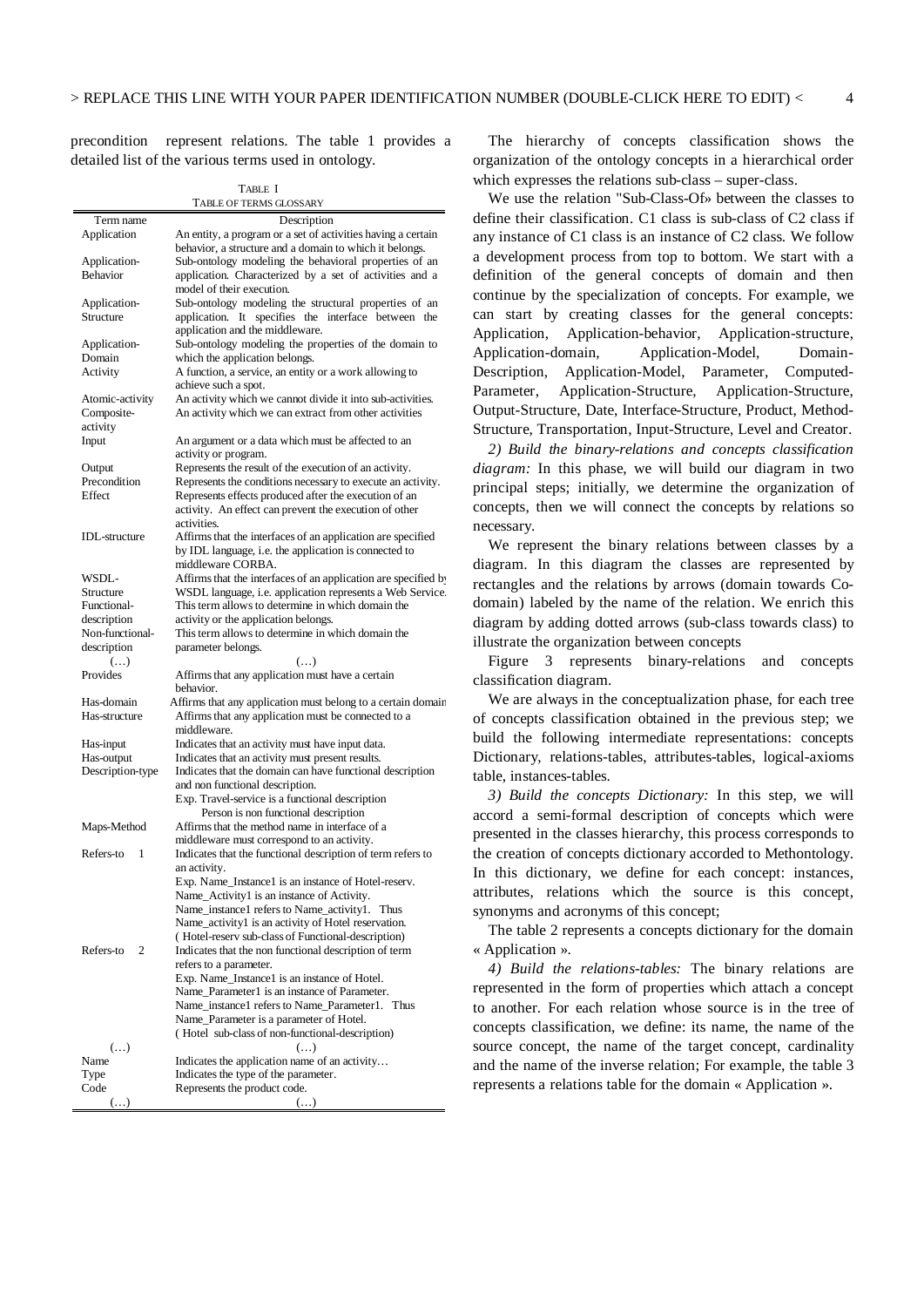

Fig. 3: binary-relations and concepts classification diagram

TABLE II

TABLE III

|                        |                            |               |                |                   | CONCEPTS DICTIONARY FOR THE DOMAIN « APPLICATION » |                               |                        | RELATIONS TABLE FOR THE DOMAIN « APPLICATION » |                  |                   |
|------------------------|----------------------------|---------------|----------------|-------------------|----------------------------------------------------|-------------------------------|------------------------|------------------------------------------------|------------------|-------------------|
| Concept<br>name        | Synonyms                   | Acro-<br>nyms | Ins-<br>tances | <b>Attributes</b> | relations                                          | Relation-name                 | Source concept         | Target concept                                 | Cardina-<br>lity | Inverse relation  |
| Application            | Program;<br>Software;      | App           | ÷,             | Name<br>Text-     | Provides<br>Has-structure                          | Provides                      | Application            | Application-<br>behavior                       | (1,1)            | Provided-by       |
| Activity               | .<br>Function;             |               |                | description       | Has-domain<br>Has-parameter                        | Has-structure                 | Application            | Application-<br>structure                      | (1,1)            |                   |
|                        | Service:                   |               |                |                   | Has-Precondition                                   | Has-domain                    | Application            | Application-domain                             | (1,1)            |                   |
|                        | Act:                       |               |                |                   | Has-Input                                          | Has-parameter                 | Activity               | Parameter                                      | (0,n)            |                   |
|                        | .                          |               |                |                   | Has-Output                                         | Has-Precondition              | Activity               | Precondition                                   | (0,n)            |                   |
|                        |                            |               |                |                   | Has-Effect                                         | Has-Input                     | Activity               | Input                                          | (0,n)            |                   |
|                        |                            |               |                |                   | Has-subactivities                                  | Has-Output                    | Activity               | Output                                         | (0,n)            |                   |
| Atomic-                | Atomic-                    |               |                |                   | Realizes                                           | Has-effect                    | Activity               | Effect                                         | (0,n)            |                   |
| activity               | function;                  |               |                |                   |                                                    | Has-subactivities             | Activity               | Activity                                       | (0,n)            | Has-subactivities |
| Composite<br>-activity | Composite-<br>function;    |               |                |                   | Has-Computed-parameter<br>Has-Computed-            | Realizes                      | Atomic-<br>activity    | Composite-activity                             | (1,n)            | Realized-by       |
|                        | Composite-<br>service;     |               |                |                   | Precondition<br>Has-Computed-Input                 | Realized-by                   | Composite-<br>activity | Atomic-activity                                | (1,n)            | Realizes          |
|                        | $\vdots$                   |               |                |                   | Has-Computed-Output<br>Has-Computed-effect         | Has-computed-<br>precondition | Composite-<br>activity | Computed-<br>precondition                      | (0,n)            |                   |
|                        |                            |               |                |                   | Realized-by                                        | Has-Computed                  | Composite-             | Computed-input                                 | (0,n)            |                   |
| Split-                 | Split-                     |               |                |                   |                                                    | -input                        | activity               |                                                |                  |                   |
| activity               | function;<br>Split-service |               |                |                   |                                                    | Has-Computed<br>-output       | Composite-<br>activity | Computed-output                                | (1,n)            |                   |
| Choice-                | Choice-                    |               |                |                   |                                                    | Has-Computed                  | Composite-             | Computed-effect                                | (1,n)            |                   |
| activity               | function:.                 |               |                |                   |                                                    | -effect                       | activity               |                                                |                  |                   |
| Repeat-                | Repeat-until-              |               |                |                   |                                                    | Has-computed                  | Composite-             | Computed-                                      | (0,n)            |                   |
| until-activity         | function;                  |               |                |                   |                                                    | -parameter                    | activity               | parameter                                      |                  |                   |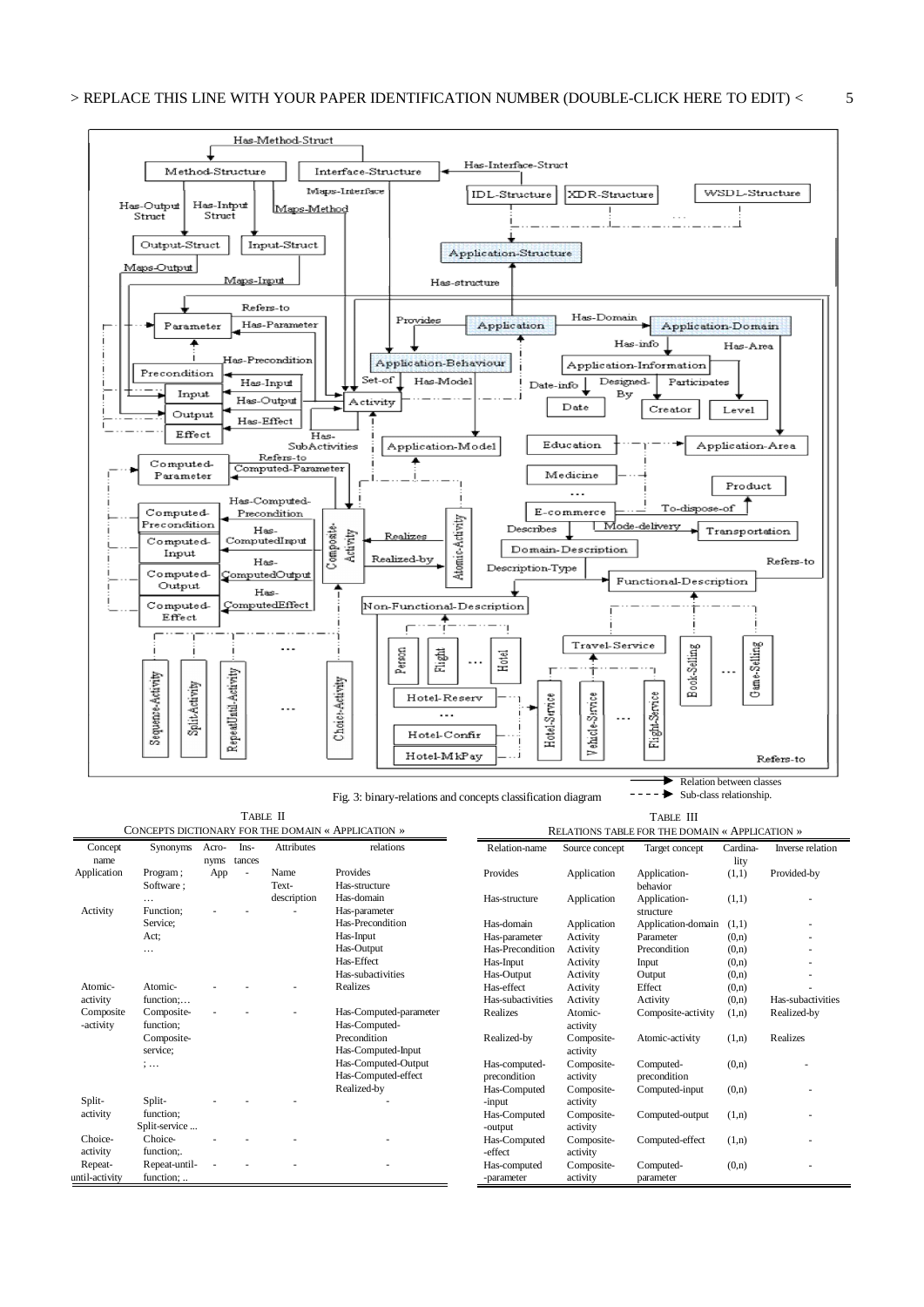*5) Build the attributes-table:* The attributes are properties which take its values in the predefined types (String, Integer, Boolean, Date…); for example the concept Parameter has attributes: Name, Text-description, and the type of the parameter.

For each attribute appearing in the concepts dictionary, we specify: its name, type and interval of its possible values and its cardinality; for example, the table 4 represents an attributes table for the domain « Parameter ».

*6) Build the logical-axioms table:* In this step, we will define the ontology concepts by using the logical expressions which are always true. In the table below, we define for each axiom, its description in natural language, the name of the concept to which the axiom refers, attributes used in the axiom and the logical expression; we specify some axioms as it is represented in table 5.

*7) Build the instances-table:* In this section, we will present a description of some ontology instances, for that, we will specify the instances' names and values of the attributes for each one of them; the table 6 illustrates some instances for each class.

# *C. Formalization*

In this phase, we use the DL (Description Logic) [3] formalism to formalize the conceptual model that we obtained it at the conceptualization phase.

DL forms a language family of knowledge representation; it allows to represent knowledge relating to a specific area using "descriptions" which can be concepts, relations and instances. The relation of subsumption allows to organize concepts and relations in hierarchy; classification and instantiation are the basic operations of the reasoning on description logic, or terminological reasoning. Classification permits to determine the position of a concept and a relation in their respective hierarchies.

Description logic consists of two parts: terminological language TBOX in which we define concepts and relations; and an assertionnel language ABOX in which we introduce the instances.

*1) TBOX construction:* We define here concepts and relations relating to our domain, by using the constructors provided by description logic to give structured descriptions at concepts and relations; for example an activity must have a name and only one, a parameter in input, a parameter at output and produce an effect at the end of its execution.

We can describe this sentence in description logic by:

Activity= ( $\exists$  Name.String)  $\cap$  (=1 Name.String)  $\cap$  $($   $\geq 0$  Has-input.Input)  $\cap$  ( $\geq 0$  Has-output.Output)  $\cap$  ( $\geq 0$  Has-precondition. Precondition)  $\cap$  ( $\geq 0$ Has-effect.Effect).

Moreover, we specify subsumption relations which exist between various concepts; for example to specify that the Activity class is subsumed by the Application

|                                    | ATTRIBUTES TABLE FOR THE DOMAIN « FARAMETER »                                                           |                                        |                                                                                                                                                      |                                                               |
|------------------------------------|---------------------------------------------------------------------------------------------------------|----------------------------------------|------------------------------------------------------------------------------------------------------------------------------------------------------|---------------------------------------------------------------|
| Attribute name<br>Name             | Type values<br>String                                                                                   |                                        | values Arrange                                                                                                                                       | Cardinality<br>(1,1)                                          |
| Text-description<br>Type           | String<br>Thing                                                                                         |                                        |                                                                                                                                                      | (1, n)<br>(1,1)                                               |
|                                    |                                                                                                         |                                        |                                                                                                                                                      |                                                               |
|                                    |                                                                                                         | <b>TABLE V</b><br>LOGICAL-AXIOMS TABLE |                                                                                                                                                      |                                                               |
| Concept                            | Axiom description                                                                                       | Attributes                             |                                                                                                                                                      | Logical expression                                            |
| name                               |                                                                                                         | used                                   |                                                                                                                                                      |                                                               |
| Application                        | An application<br>must have a<br>domain                                                                 | Has-<br>domain                         | $\forall$ X Application (X)<br>∃ Y Application-<br>domain(Y) Has-                                                                                    |                                                               |
| Activity                           | An activity must<br>produce at the end of                                                               | Has-<br>Output                         | domain $(X, Y)$ .<br>$\forall$ X Activity(X)<br>$\exists$ Y Has-output $(Y)$                                                                         |                                                               |
|                                    | its execution a results                                                                                 |                                        | $Has$ -output $(X, Y)$ .                                                                                                                             |                                                               |
| Application-<br>information        | An application can<br>interact at the interior<br>or at the exterior of the<br>company.                 | Participates                           | ∀ X Application-<br>information(X)<br>$\exists$ Y participates (Y)<br>participates(X,Y).                                                             |                                                               |
| Parameter                          | A parameter refers<br>to an activity                                                                    | Refers-to                              | Activity (Y) Refers-<br>$to(X,Y)$ .                                                                                                                  | $\forall$ X Parameter (X) $\exists$ Y                         |
| Composite-<br>activity             | A composite activity<br>can be a sequence of<br>activities, Split<br>activities or Choice<br>activities |                                        | $(X) \Rightarrow$ (Sequence-<br>activity<br>$(X) \vee$ Split-<br>$\text{activity}(X) \vee \text{Choice}$ -<br>activity $(X)$ $\vee$<br>$\mathcal{E}$ | $\forall$ X Composite-activity<br>Repeat-until-activity $(X)$ |
| IDL-<br>structure                  | An application<br>must have an<br>interface with the<br>middleware                                      | Has-<br>interface-<br>structure        | (Y) / Has-interface-<br>structure $(X, Y)$ .                                                                                                         | $\forall$ X IDL-structure (X)<br>∃ Y Interface-structure      |
| Creator                            | An application is<br>conceived or<br>published by a<br>company.                                         | Design-<br>by                          | $\forall$ X Application-<br>information $(X)$<br>$\exists$ Y Creator (Y) /<br>Design-by $(X, Y)$ .                                                   |                                                               |
| Domain-<br>description             | A domain is<br>described by<br>functional and<br>non-functional<br>properties.                          |                                        | $\forall$ X Domain-<br>description $(X) \Rightarrow$<br>$(X) \wedge$ Non-functional-<br>$\text{description}(X)$ )                                    | (Functional-description                                       |
| Functional-<br>description         | A functional entity<br>must refer to an<br>activity                                                     | Refers-to                              | $\forall$ X Functional-<br>description $(X) \exists Y$<br>activity (Y) Refers-to<br>$(X,Y)$ .                                                        |                                                               |
| Non-<br>functional-<br>description | A non-functional<br>entity must refer to<br>a parameter.                                                | Refers-to                              | $\forall$ X Non-functional-<br>description $(X) \exists Y$<br>to $(X,Y)$ .                                                                           | parameter (Y) Refers-                                         |
| $(\ldots)$                         | $\left( \ldots \right)$                                                                                 | $(\ldots)$                             |                                                                                                                                                      | ()                                                            |

TABLE IV ATTRIBUTES TABLE FOR THE DOMAIN « PARAMETER »

class we write: Activity ⊆ Application

Table 7 represents the definitions of some concepts

However, we define relations by giving the couples of concepts source and concepts target of each one, and/or by specifying its inverse relation; for example the Has-parameter relation which connects an activity with its parameters is specified by:

Has-parameter: (Activity, Parameter)

Has-parameter: Refers-to-

Table 8 represents the definitions of different relations of our ontology.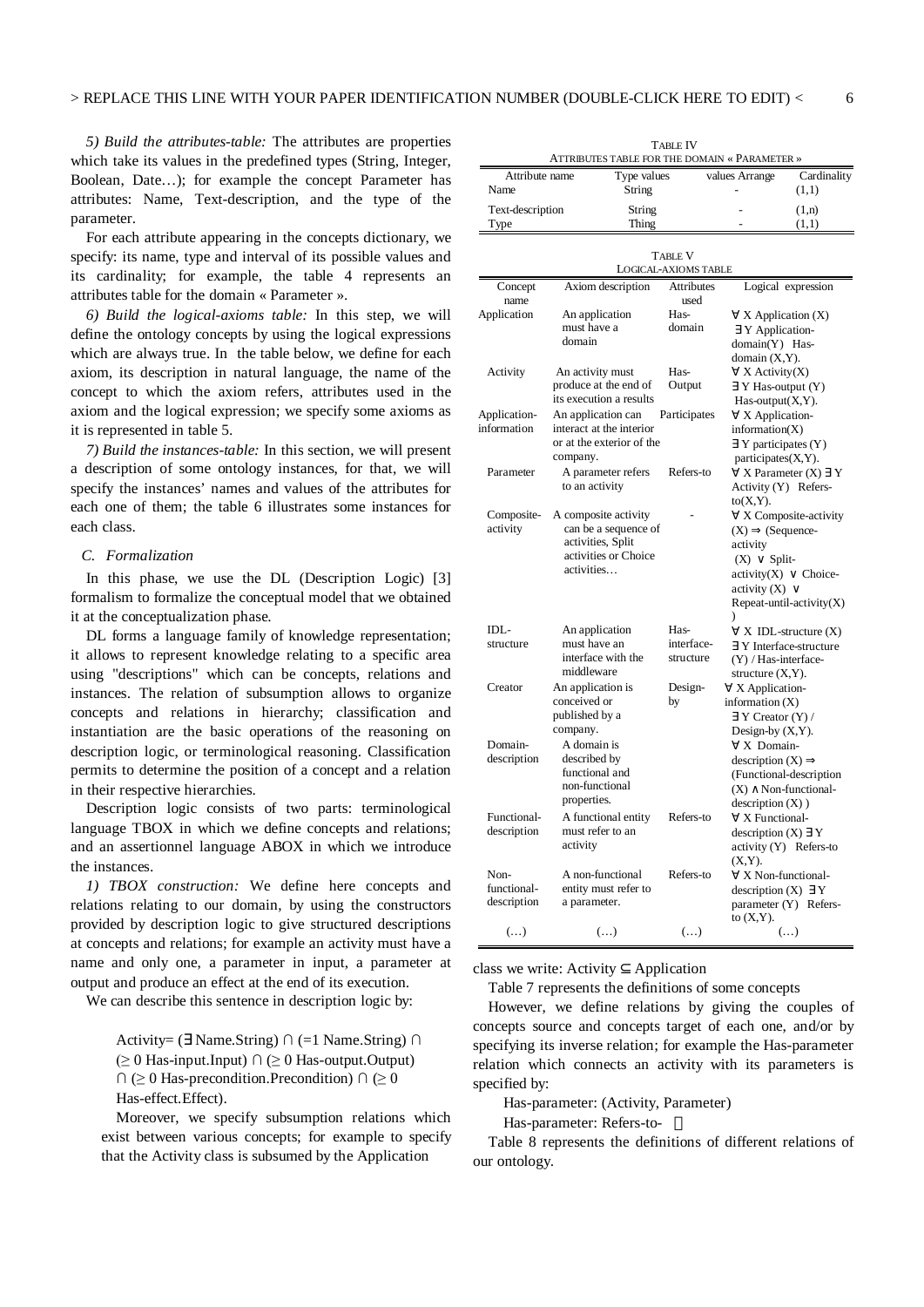| <b>TABLE VI</b><br><b>INSTANCES TABLE</b> |                                |                         |                                                                                                | <b>TABLE VII</b><br>CONCEPTS DEFINITION IN TBOX |                                                                                                                                                               |                                                                 |
|-------------------------------------------|--------------------------------|-------------------------|------------------------------------------------------------------------------------------------|-------------------------------------------------|---------------------------------------------------------------------------------------------------------------------------------------------------------------|-----------------------------------------------------------------|
| Concept<br>Application                    | Instance<br>FLIGHT_RESERVATION | Property<br>Name        | Value<br>FLIGHT_RESERVATION                                                                    | Concept                                         | Definition                                                                                                                                                    | subsomption<br>relation                                         |
|                                           |                                | Text-<br>description    | flight reservation                                                                             | Application                                     | $-\exists$ Name.String) $\cap$ (=1 provides.application-<br>behavior) $\cap$ (=1 Has-structure. Application-<br>structure) $\cap$ (=1 Has-domain-Application- | Application $\subseteq$ Thing.                                  |
| Activity                                  | GET_FLIGHT_DETAILS             | Name                    | GET_FLIGHT_DETAILS                                                                             |                                                 | domain)                                                                                                                                                       |                                                                 |
|                                           |                                | Text-<br>description    | Take all details of the flight.                                                                | Activity                                        | $=$ ( $\exists$ Name.String) $\cap$ ( $=$ 1 Name.String) $\cap$ ( $\geq$ 1                                                                                    | Activity $\subseteq$                                            |
| Atomic-                                   | <b>CONFIRM_RESERVATION</b>     | Name                    | CONFIRM_RESERVATION                                                                            |                                                 | Has-input.Input $)$ $\cap$ $\geq$ 1 Has-output.Output)                                                                                                        | Application                                                     |
| activity                                  |                                | Text-<br>description    | Send confirmation to customer.                                                                 |                                                 | $\cap$ ( $\geq 0$ Has-precondition. Precondition) $\cap$ ( $\geq 1$<br>Has-effect.Effect).                                                                    |                                                                 |
| Composite                                 | <b>BOOK_FLIGHT</b>             | Name                    | <b>BOOK_FLIGHT</b>                                                                             | Atomic-                                         | Activity ∩ Application-model ∩                                                                                                                                | Atomic-activity<br>$\subseteq$                                  |
| -activity                                 |                                | Text-<br>description    | <b>BOOK FLIGHT=SEQUENCE</b><br><b>ACTIVITY{</b><br>GET_FLIGHT_DETAILS,<br>GET_CONTACT_DETAILS, | activity                                        | (≥1 Realizes-Composite-activity)                                                                                                                              | Activity<br>Atomic-activity<br>$\subseteq$<br>Application-model |
|                                           |                                |                         | RESERVE_FLIGHT,<br>CONFIRM_RESERVATION                                                         | Sequence-<br>activity                           | Composite-activity                                                                                                                                            | Sequence-activity $\subseteq$<br>Composite-activity             |
| Computed                                  | ACCOUNT_NAME                   | Name                    | <b>ACCOUNT_NAME</b>                                                                            | Application-                                    | $-\exists$ Name.String) $\cap$ (=1 Name.String) $\cap$ (=1                                                                                                    | Application-domain $\subseteq$                                  |
| -Input                                    |                                | Text-<br>description    | Name of the account                                                                            | domain                                          | Has-info.Application-information) $\cap$ (=1                                                                                                                  | Thing                                                           |
|                                           |                                | Type                    | String                                                                                         |                                                 | Has-area.Application-area)                                                                                                                                    |                                                                 |
| Computed                                  | <b>PASSWORD</b>                | Name                    | <b>PASSWORD</b>                                                                                | Application-                                    | Application-domain $\cap$ (=1 Participates. Level                                                                                                             | Application-                                                    |
| -Input                                    |                                | Text-                   | Account password.                                                                              | information                                     | $) \cap (-1$ designed-by. Level $) \cap (-1$ Date-                                                                                                            | information<br>$\subseteq$                                      |
|                                           |                                | description<br>Type     | String                                                                                         |                                                 | info.Date)                                                                                                                                                    | Application-domain                                              |
| Computed                                  | ACK                            | Name                    | ACK                                                                                            | Application-                                    | Education $\cup$ Medicine $\cup \ldots \cup E$ -commerce                                                                                                      | Application-area<br>$\subseteq$                                 |
| -output                                   |                                | Text-                   | Return "ACK" to user.                                                                          | area                                            |                                                                                                                                                               | Application-domain                                              |
|                                           |                                | description<br>Type     | Boolean                                                                                        | Parameter                                       | $\lnot \exists$ Name.String) $\cap$ $\exists$ Type.Thing) $\cap$ $\lnot \exists$                                                                              | Parameter $\subseteq$ Thing                                     |
| Compute-                                  | IS_MEMBER(ACCOUNT              | Name                    | IS_MEMBER(ACCOUNT_                                                                             |                                                 | Name.String) $\cap$ (=1 Type.Thing) $\cap$ ( $\geq$ 1                                                                                                         |                                                                 |
| Preconditi                                | _NAME)                         |                         | NAME)                                                                                          |                                                 | Refers-to.Activity)                                                                                                                                           |                                                                 |
| on                                        |                                | Text-<br>description    | Is account name valid?                                                                         | Computed                                        | $\lnot \exists$ Name.String) $\cap$ $\exists$ Type.Thing) $\cap$ $\lnot = 1$                                                                                  | Computed-parameter                                              |
|                                           |                                | Type                    | <b>Boolean</b>                                                                                 | -parameter                                      | Name.String) $\cap$ (=1 Type.Thing) $\cap$ ( $\geq$ 1                                                                                                         | $\subseteq$ Thing                                               |
| Computed                                  | LOGGED_IN(ACCOUNT<br>_NAME,    | Name                    | LOGGED_IN(ACCOUNT_<br>NAME,                                                                    |                                                 | Refers-to.Composite-activity)                                                                                                                                 |                                                                 |
| -effect                                   | PASSWORD)                      |                         | PASSWORD)                                                                                      | Application-                                    | - $\exists$ Name.String) ∩(=1 Name.String) ∩ ( $\forall$                                                                                                      | Application-structure                                           |
|                                           |                                | Text-<br>description    | Open session of<br>ACCOUNT_NAME with<br>the provided password                                  | structure                                       | Structure-type {IDL-Structure, XDR-<br>Structure,  WSDL-Structure})                                                                                           | $\subseteq$ Thing                                               |
|                                           |                                | Type                    | Activity                                                                                       | IDL-                                            | Application-structure $\cap$ ( $\geq$ 1 Has-interface-                                                                                                        | <b>IDL-Structure</b><br>$\subseteq$                             |
| Creator                                   | <b>ALGERIA AIRLINES</b>        | Name                    | <b>ALGERIA AIRLINES</b>                                                                        | Structure                                       | struct.Interface-structure)                                                                                                                                   | Application-structure                                           |
|                                           |                                | Phone                   | 00213 31 92 45 74<br>00213 31 92 46 90                                                         | Application-                                    | $-\exists$ Name.String) $\cap$ (=1 Name.String) $\cap$ (=1                                                                                                    | Application-behavior⊆                                           |
|                                           |                                | Fax                     | 00213 31 95 55 84<br>00213 31 92 48 98                                                         | behavior                                        | Hs-model.<br>Application-model) $\cap$ ( $\geq$ 1 Set-                                                                                                        | Thing                                                           |
|                                           |                                | e-mail                  | contact@algeria-airlines.dz<br>infos@algeria-airlines.dz                                       |                                                 | of.Activity)                                                                                                                                                  |                                                                 |
|                                           |                                | Site-web                | www.algeria-air-lines.dz                                                                       | Interface-                                      | $(=1 \text{Name}.String) \cap (\geq 1 \text{Has-method-}$                                                                                                     | Interface-structure $\subseteq$                                 |
|                                           |                                | Physical-               | Mohammed Boudhiaf                                                                              | structure                                       | structure.Method-structure) ∩ (=1Maps-                                                                                                                        | Thing                                                           |
|                                           |                                | $^{\circ}$              | international Airport, Ain-<br>Bey Constantine (Algeria)                                       |                                                 | interface.Application-behavior)                                                                                                                               |                                                                 |
| $(\ldots)$                                | ()                             | $\left( \ldots \right)$ | $\left( \ldots \right)$                                                                        | Method-                                         | $(=1$ Name. String)<br>$\cap$<br>$\subseteq$ 1<br>Has-input-                                                                                                  | Method- structure $\subseteq$                                   |
|                                           |                                |                         |                                                                                                | structure                                       | struct.Input-structure) $\cap$ ( $\geq$ 1 Has-output-<br>$struct$ Output $ctmctum$<br>$\cap$<br>$(-1$ Mane.                                                   | Thing                                                           |

Inputstructure

Product

Creator

*2) ABOX construction:* The assertionnel language is dedicated to the description of facts, by specifying the instances (with their classes) and the relations between them in the following way:

 $A: C$  to indicate that A is an instance of class C;

For example: FLIGHT\_RESERVATION: Application.  $(A1, A2)$ : R to indicate that the two instances A1 and A2 are connected by the relation R;

For example:  $(ALGERIA_AIRLINES,$ FLIGHT\_RESERVATION\_INFOS): Creator

In tables 9 and 10 we define some assertions.

|              | Application- -(= Name.String) + + (= 1 Name.String) + + (= 1                 | Application-domain ⊆               |
|--------------|------------------------------------------------------------------------------|------------------------------------|
| domain       | Has-info.Application-information)<br>Λ<br>$(=1)$                             | Thing                              |
|              | Has-area.Application-area)                                                   |                                    |
| Application- | Application-domain $\cap$ (=1 Participates. Level                            | Application-                       |
| information  | $) \cap (-1$ designed-by. Level $) \cap (-1)$ Date-                          | information<br>$\subseteq$         |
|              | info.Date)                                                                   | Application-domain                 |
| Application- | Education $\cup$ Medicine $\cup \ldots \cup E$ -commerce                     | Application-area<br>$\subseteq$    |
| area         |                                                                              | Application-domain                 |
| Parameter    | $\lnot \exists$ Name.String) $\cap$ $\exists$ Type.Thing) $\cap$ $\lnot = 1$ | Parameter $\subseteq$ Thing        |
|              | Name.String) $\cap$ (=1 Type.Thing) $\cap$ ( $\geq$ 1                        |                                    |
|              | Refers-to.Activity)                                                          |                                    |
| Computed     | $\lnot \exists$ Name.String) $\cap$ $\exists$ Type.Thing) $\cap$ $\lnot = 1$ | Computed-parameter                 |
| -parameter   | Name.String) $\cap$ (=1 Type.Thing) $\cap$ ( $\geq$ 1                        | $\subseteq$ Thing                  |
|              | Refers-to.Composite-activity)                                                |                                    |
| Application- | - $\exists$ Name.String) $\cap$ (=1 Name.String) $\cap$ ( $\forall$          | Application-structure              |
| structure    | Structure-type {IDL-Structure, XDR-                                          | $\subseteq$ Thing                  |
|              | Structure,  WSDL-Structure})                                                 |                                    |
| IDL-         | Application-structure ∩ (≥1 Has-interface-                                   | <b>IDL-Structure</b><br>C          |
| Structure    | struct.Interface-structure)                                                  | Application-structure              |
| Application- | - $\exists$ Name.String) $\cap$ (=1 Name.String) $\cap$ (=1                  | Application-behavior⊆              |
| behavior     | Hs-model.Application-model) $\cap$ ( $\geq 1$ Set-                           | Thing                              |
|              | of.Activity)                                                                 |                                    |
| Interface-   | Name.String) $\cap$ ( $\geq$ 1<br>Has-method-<br>$(=1)$                      | Interface-structure<br>$\subseteq$ |
| structure    | structure.Method-structure)<br>—∩ —<br>$(=\frac{1}{2}Maps -$                 | Thing                              |
|              | interface.Application-behavior)                                              |                                    |
| Method-      | Name.String)<br>$(=1)$<br>Λ<br>Has-input-<br>(≥1                             | Method- structure $\subseteq$      |
| structure    | struct.Input-structure) ∩<br>$\odot$ 1<br>Has-output-                        | Thing                              |
|              | struct.Output-structure)<br>$(=\frac{1}{2}Maps -$<br>n.                      |                                    |
|              | method.Activity)                                                             |                                    |
| Input-       | $(=1$ Name.String) $\cap$ $(=1$ Maps-input.Input)                            | Input-<br>structure<br>$\subseteq$ |
| structure    |                                                                              | Thing                              |
| Level        | (∀ Name.{ Collaborative-level, Applicative-                                  | Level $\subseteq$ Thing            |
|              | $level \}$ )                                                                 |                                    |
| Product      | $(=1 \text{ Name}.String) \cap (=1 \text{ Code}.String) \cap (=1$            | Product $\subseteq$ Thing          |
|              | Classification.String)                                                       |                                    |
| Creator      | $- (= 1$ Name.String) $\cap$ ( $\geq 1$ Phone.String) $\cap$ ( $\geq 1$      | Creator $\subseteq$ Thing          |
|              | Fax.String) $\cap$ (=1 e-mail.String) $\cap$ (=1 Site-                       |                                    |

web.String)  $\cap$  (=1 Phisycal@.String).

(…) (…) (…)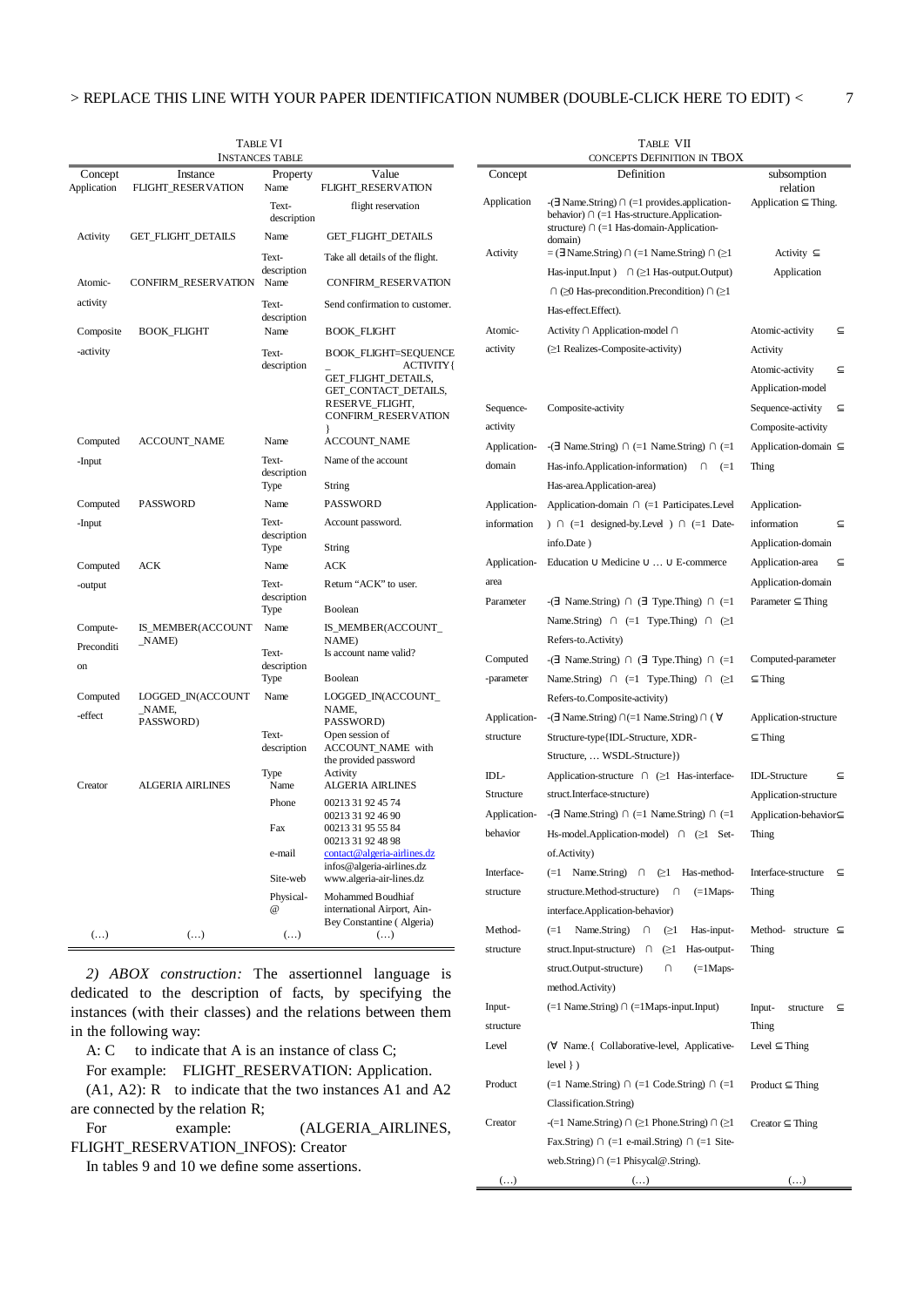|                      | TABLE VIII                                                        |                  |
|----------------------|-------------------------------------------------------------------|------------------|
| Relation             | <b>RELATIONS DEFINITION IN TBOX</b><br>Couple (domain, co-domain) | Inverse-relation |
| Provides             | (Application, Application-behavior)                               | Provided-<br>by  |
| Has-structure        | (Application, Application-structure)                              |                  |
| Has-domain           | (Application, Application-domain)                                 |                  |
| Has-parameter        | (Activity, Parameter)                                             | Refers-to        |
| Has-Precondition     | (Activity, Precondition)                                          |                  |
| Has-Input            | (Activity, Input)                                                 |                  |
| Has-Output           | (Activity, Output)                                                |                  |
| Has-subactivities    | (Activity, Activity)                                              |                  |
| Realizes             | (Atomic-activity, Composite-activity)                             | Realized-by      |
| Realized-by          | (Composite-activity, Atomic-activity)                             | <b>Realizes</b>  |
| Has-Computed-        | (Composite-activity, Computed-input)                              |                  |
| input                |                                                                   |                  |
| Has-Computed-        | (Composite-activity, Computed-output)                             |                  |
| output               |                                                                   |                  |
| Has-Computed-        | (Composite-activity, Computed-effect)                             |                  |
| effect               |                                                                   |                  |
| Has-info             | (Application-domain,<br>Application-                              |                  |
|                      | information)                                                      |                  |
| Has-area             | (Application-domain, Application-area)                            |                  |
| Participates         | (Application-information, Level)                                  |                  |
| Designed-by          | (Application-information, Creator)                                |                  |
| Date-info            | (Application-information, Date)                                   |                  |
| Describes            | (E-commerce, Domain-description)                                  |                  |
| To-dispose-of        | (E-commerce, Product)                                             |                  |
| Mode-delivery        | (E-commerce, Transportation)                                      |                  |
| Refers-to            | (Parameter, Activity)                                             | Has-             |
|                      |                                                                   | parameter        |
| Refers-to            | (Computed-parameter,<br>Composite-                                | Has-             |
|                      | activity)                                                         | Computed-        |
|                      |                                                                   | parameter        |
| Computed-            | (Composite-activity,<br>Computed-                                 | Refers-to        |
| parameter            | parameter)                                                        |                  |
| Has-interface-struct | (IDL-structure, Interface-structure)                              |                  |
| Maps-interface       | (Interface-structure,<br>Application-                             |                  |
|                      | behavior)                                                         |                  |
| Has-method-struct    | (Interface-structure, Method-structure)                           |                  |
| Maps-method          | (Method-structure, activity)                                      |                  |
|                      |                                                                   |                  |
| Has-input-struct     | (Method-structure, Input-struct)                                  |                  |
| Has-output-struct    | (Method-structure, Output-struct)                                 |                  |
| Maps-input           | (Input-struct, Input)                                             |                  |
| Maps-output          | (Output-struct, Output)                                           |                  |
| Design-by            | (Application-information, Creator)                                |                  |
| Provided-by          | (Application-behavior, Application)                               | Provides         |

|                    | TABLE IX                                                                  |  |  |  |
|--------------------|---------------------------------------------------------------------------|--|--|--|
|                    | <b>ASSERTIONNEL DESCRIPTION OF CONCEPTS</b>                               |  |  |  |
| Concept            | Description                                                               |  |  |  |
| Application        | FLIGHT_RESERVATION: Application                                           |  |  |  |
|                    | HOTEL_RESERVATION: Application<br><b>VEHICLE_RESERVATION: Application</b> |  |  |  |
| Activity           | GET_FLIGHT_DETAILS: Activity                                              |  |  |  |
|                    | RESERVE_FLIGHT: Activity;                                                 |  |  |  |
| Atomic-activity    | CONFIRM_RESERVATION: Atomic-activity;                                     |  |  |  |
|                    |                                                                           |  |  |  |
| Composite-activity | BOOK_FLIGHT: Composite-activity                                           |  |  |  |
| Computed-Input     | ACCOUNT_NAME: Computed-Input                                              |  |  |  |
| Computed-Input     | PASSWORD: Computed-Input                                                  |  |  |  |
| Computed-output    | ACK: Computed-output                                                      |  |  |  |
| Computed-          | IS_MEMBER(ACCOUNT_NAME): Computed-                                        |  |  |  |
| Precondition       | Precondition                                                              |  |  |  |
| Computed-effect    | LOGGED_IN(ACCOUNT_NAME,                                                   |  |  |  |
|                    | PASSWORD): Computed-effect                                                |  |  |  |
| Creator            | <b>ALGERIA AIRLINES: Creator</b>                                          |  |  |  |
| $(\ldots)$         | $(\ldots)$                                                                |  |  |  |
|                    | T <sub>i</sub> n <sub>r</sub> V                                           |  |  |  |

| TABLE X                               |                                       |  |  |
|---------------------------------------|---------------------------------------|--|--|
| ASSERTIONNEL DESCRIPTION OF RELATIONS |                                       |  |  |
| Relation                              | Description                           |  |  |
| Creator                               | (ALGERIA AIRLINES,                    |  |  |
|                                       | FLIGHT_RESERVATION_INFOS) :Creator ;  |  |  |
| Computed-                             | (BOOK FLIGHT,                         |  |  |
| precondition                          | IS MEMBER(ACCOUNT NAME): Computed-    |  |  |
|                                       | precondition :                        |  |  |
| Computed-Input                        | (BOOK FLIGHT,<br><b>ACCOUNT NAME:</b> |  |  |
|                                       | Computed-Input;                       |  |  |
| Computed-output                       | (BOOK_FLIGHT, ACK): Computed-output;  |  |  |
| Computed-effect                       | (BOOK FLIGHT,                         |  |  |
|                                       | LOGGED IN(ACCOUNT NAME,               |  |  |
|                                       | PASSWORD): Computed-effect;           |  |  |
|                                       |                                       |  |  |

### *D. Implementation*

The implementation deals with building a computable model. The effort is concentrated on the suitability of the OWL DL [11], which is equivalent to the SHOQ (D) [9]. For checking, we need to use the inference services provided by many systems such as RACER [8] and DLP [11]. These systems have shown to work well with large ontologies. The use of the RACER system can make possible to read OWL file and to convert it in the form of a DL knowledge bases. It can also provide inference services. We use that to manipulate the application ontology and PROTEGE-2000 [9] which offers a convivial graphical user interface. Additionally, PROTEGE-2000 provides facilities to impose constraints to concepts and relations.

To evaluate correctness and completeness of application ontology, we use query and visualization provided by PROTEGE-2000. We use the built-in query engine for simple query searches and query plug-in to create more sophisticated searches. We also use visualization plug-ins to browse the application ontology and ensure its consistency.